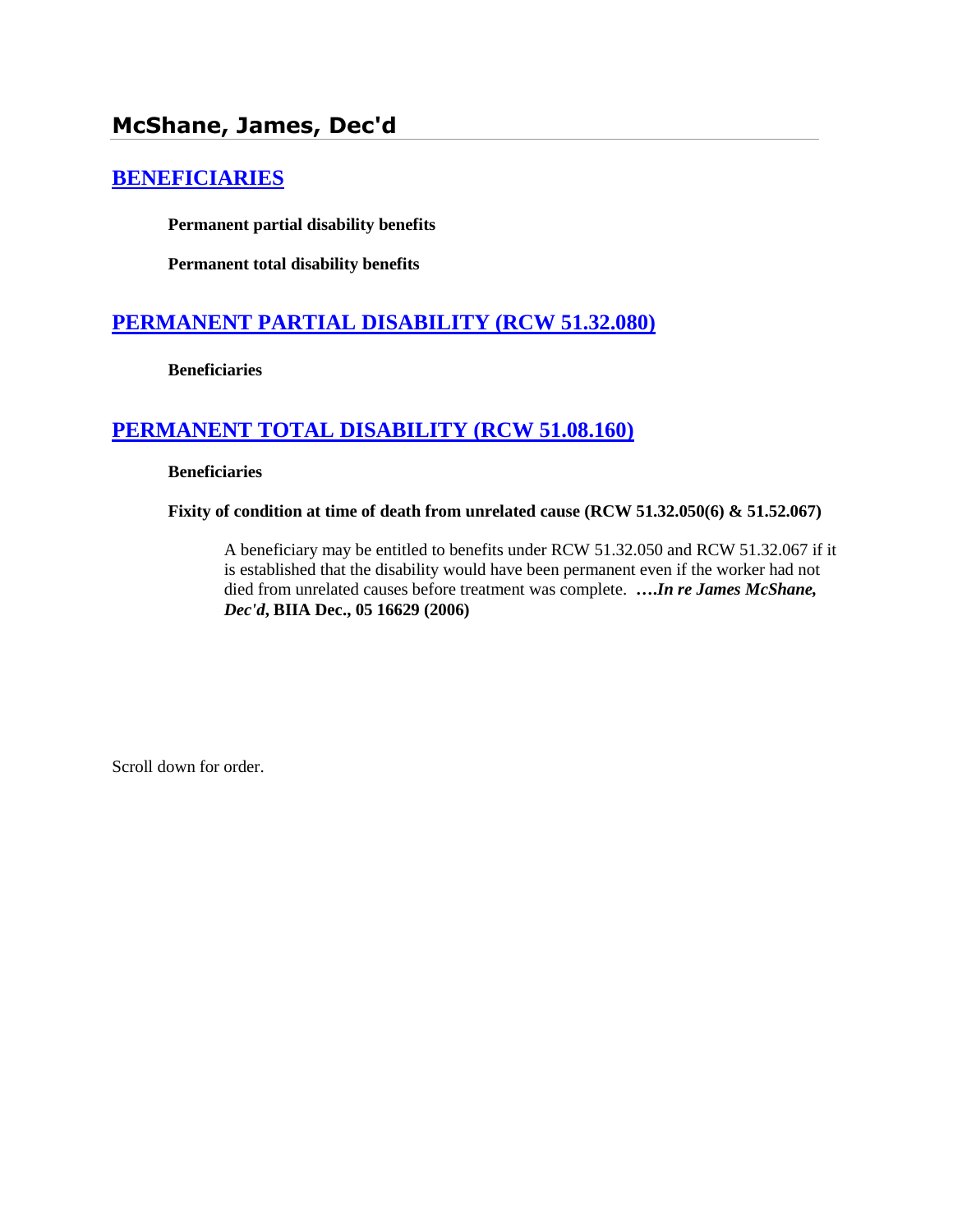## **BEFORE THE BOARD OF INDUSTRIAL INSURANCE APPEALS STATE OF WASHINGTON**

**)**

1 **IN RE: JAMES J. MCSHANE, DEC'D ) DOCKET NOS. 05 16629 & 05 16630**

**CLAIM NO. Y-310056 ) DECISION AND ORDER**

APPEARANCES:

2

3

4

5

6

7

8

Beneficiary, Linda L. McShane, by Walthew, Warner, Thompson, Eagan, Kindred & Costello, P.S., per Michael J. Costello

Employer, Bertram & Sons, Inc., None

Department of Labor and Industries, by The Office of the Attorney General, per Richard Becker, Assistant

Linda L. McShane, the beneficiary, filed two appeals with the Board of Industrial Insurance Appeals on June 14, 2005. These appeals are consolidated. In **Docket No. 05 16629**, Ms. McShane appealed from an order of the Department of Labor and Industries dated April 13, 2005, which she received on April 15, 2005. In this order, the Department affirmed orders dated November 17, 2004 and November 18, 2004. In the November 17, 2004 order, the Department directed that \$55.57 be reimbursed to the Department for overpayment for a contended duplicate payment. In the November 18, 2004 order, the Department closed the claim with time loss compensation as paid through July 31, 2004, and without award for permanent partial disability. The Department order is **REVERSED AND REMANDED**.

In **Docket No. 05 16630**, Ms. McShane appealed from an order of the Department of Labor and Industries dated April 14, 2005, which she received on April 18, 2005. In that order, the Department denied her request for spouse's benefits; determined that the cause of death was unrelated to the injury or disease covered under this claim; and determined that the injured worker was not permanently totally disabled because of the conditions covered under this claim. The Department order is **REVERSED AND REMANDED**.

## **PROCEDURAL AND EVIDENTIARY MATTERS**

The industrial appeals judge affirmed both appealed Department orders in a Proposed Decision and Order issued on June 29, 2006. Linda L. McShane, the beneficiary, filed a timely Petition for Review. Therefore, these matters are now before the Board for review and decision pursuant to RCW 51.52.104 and RCW 51.52.106.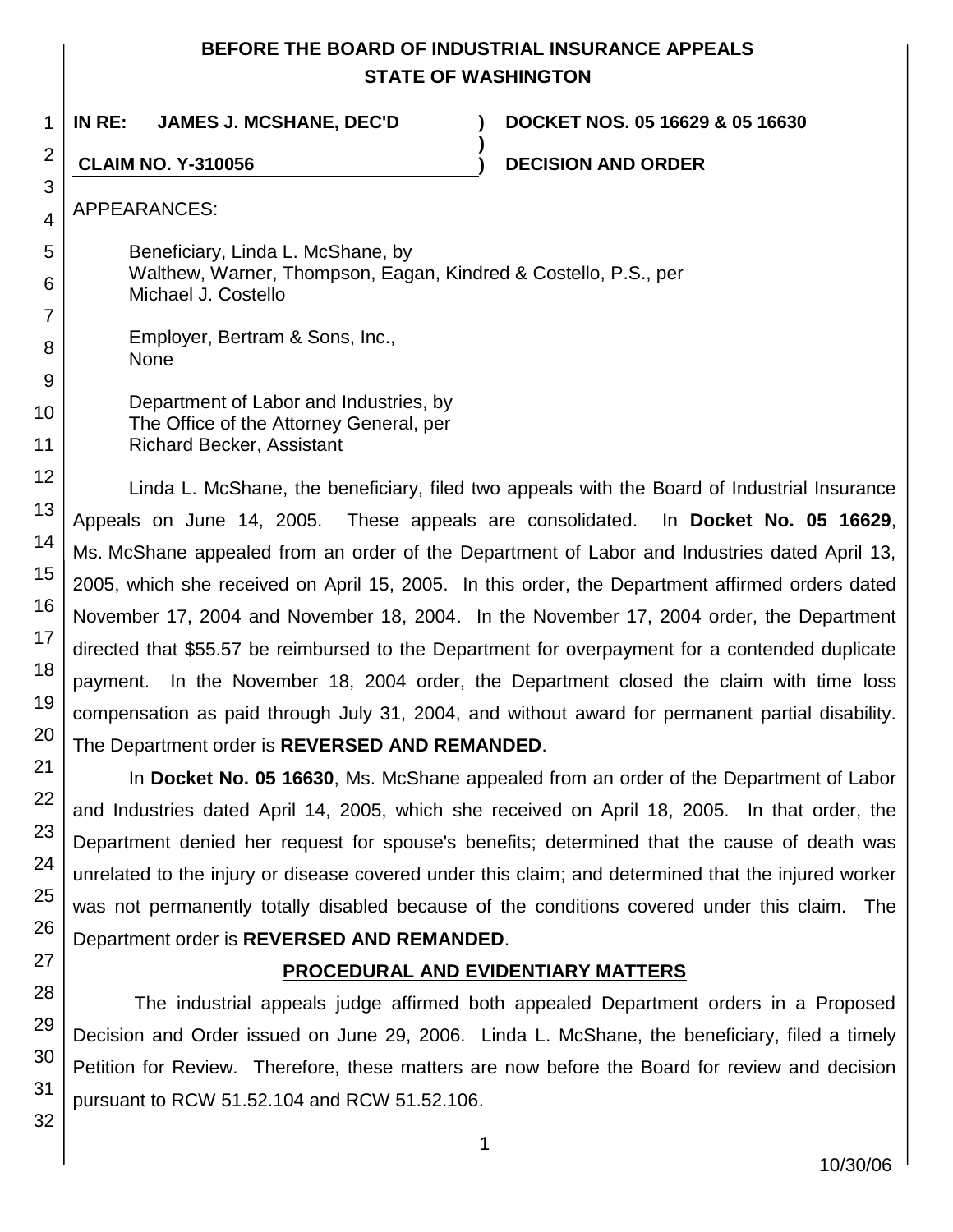The Board has reviewed the evidentiary rulings in the record of proceedings and finds that no prejudicial error was committed. The rulings are affirmed.

## **ISSUES**

Contested issues addressed in this Decision and Order include whether the injured worker's widow, Linda L. McShane, is entitled to pension benefits, or in the alternative, whether she is entitled to an award based on her husband's permanent partial disability.

## **DECISION**

8 9 10 11 12 James J. McShane sustained the covered industrial injury on May 15, 2003, while working as a driver for Bertram & Sons, Inc., a contractor delivering for Federal Express. Mr. McShane died of cardiac arrest on August 1, 2004, just short of age 56. At the time of his death, Mr. McShane's claim was still open for treatment and other benefits. Linda L. McShane, widow of James J. McShane, does not contend that her husband's death was caused by his industrial injury.

13 14 15 16 17 18 19 20 We have granted review of the Proposed Decision and Order because the industrial appeals judge premised his determination to affirm the appealed Department orders on an incorrect legal assumption—that lack of medical fixity of an industrial injury at the time of a worker's death from causes unrelated to the industrial injury precludes a worker's beneficiary from receiving either permanent total disability (pension) benefits or awards for permanent partial disability. In Ms. McShane's case, we find that she is entitled to an award based on her husband's permanent partial disability consistent with Category 3 of WAC 296-20-240, the categories of permanent cervical and cervico-dorsal impairments.

21 22 23 The Board, in a prior case, reversed a Proposed Decision and Order in which the industrial appeals judge concluded that the worker must have reached medical fixity before he could be determined permanently and totally disabled for purposes of the widow's pension claim:

> We hold that when an injured worker dies due to causes unrelated to the industrial injury, in order to receive benefits under RCW 51.32.050(6), the beneficiary must establish that at the time of death, disability caused by the industrial injury caused the worker to be totally disabled and, although further proper and necessary treatment was contemplated, that treatment would not be expected to return the worker, had he survived, to employment.

29 30 31 *In re Russell C. Fredericks, Dec'd*, Dckt. No. 05 18867 (June 30, 2006) at 1-2. In *Fredericks*, the Board reviewed cases in which appellate courts denied widow's pensions that were predicated on

26 27 28

32

24

25

1

2

3

4

5

6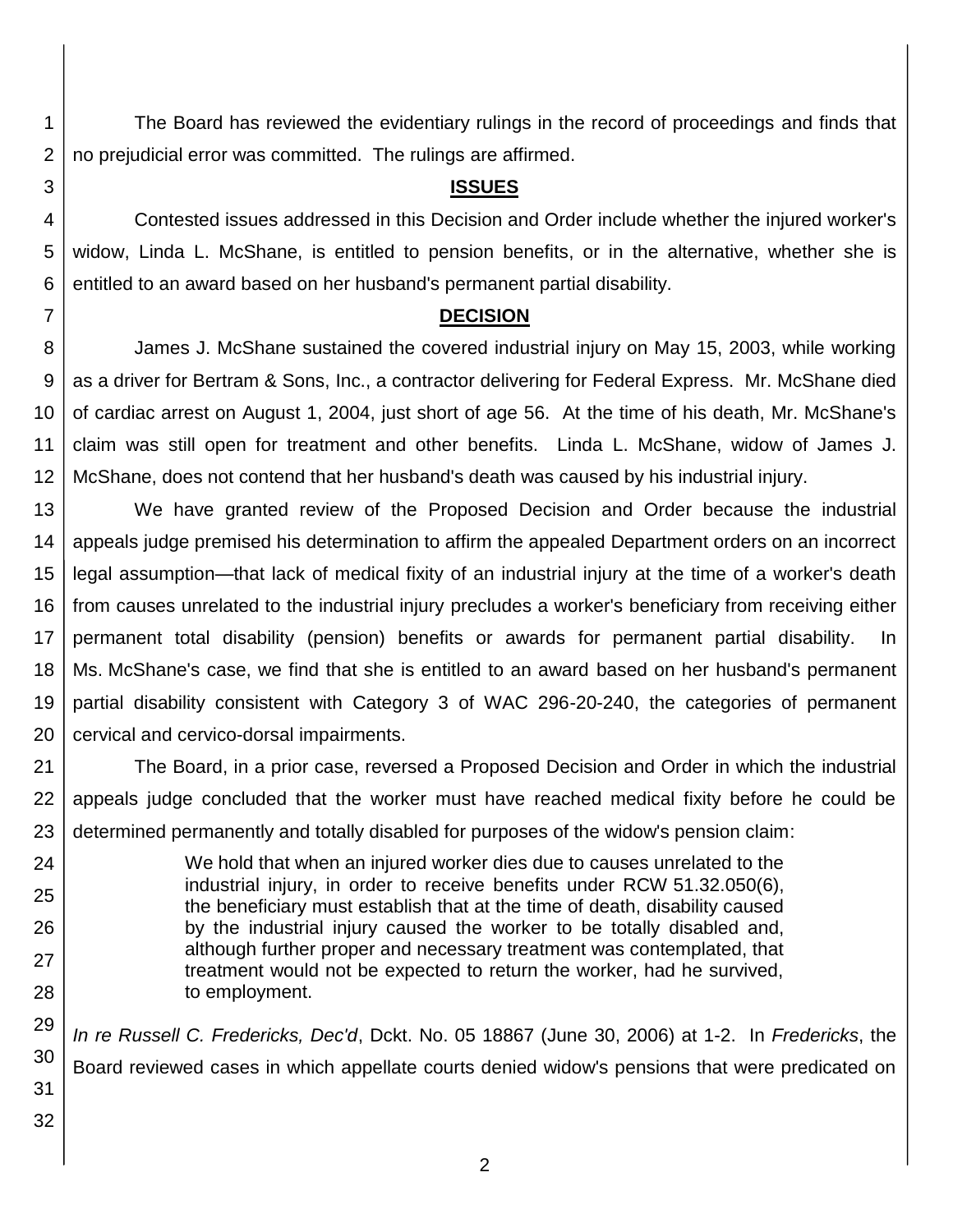1 2 3 4 5 6 7 8 the worker being permanently and totally disabled at the time of death. See *Hiatt v. Department of Labor & Indus.*, 48 Wn.2d 843 (1956) and *Wilson v. Department of Labor & Indus*., 6 Wn. App. 902 (1972). The Board, in *Fredericks*, further examined three of its own decisions, *In re Larry Alfano, Dec'd*, BIIA Dec*.,* 86 1384 (1988); *In re Mabel Gates, Dec'd*, BIIA Dec., 63,850 (1984); and *In re Ronald Cowell, Dec'd*, BIIA Dec., 62,207 (1984). Two concurring Board members in *Alfano* (in which the Board found the worker's industrial injury-related condition was, in fact, medically fixed and stable at the time of death) criticized the prior Board cases in which permanent total disability benefits were contemplated in the absence of such medical fixity.

9 10 11 12 13 14 15 In *Fredericks*, the Board noted that in *Hiatt* and in *Wilson* the appellate courts denied permanent total disability benefits because the evidence showed that, but for the workers' deaths, the industrial conditions were remedial such that the workers could have been expected to again become capable of gainful employment. The definition of "permanent" used by the *Hiatt* court was suggestive to the Board that the focus ought to be on the character of the disability at the time of death—that is, whether or not the disability is permanent, not just whether the medical condition caused by the industrial injury is medically fixed and stable.

16 17 18 19 20 21 22 23 24 25 26 27 28 29 30 31 32 In *Fredericks*, the Board noted that focusing on the character of the disability at the time of a worker's death was not inconsistent with our Supreme Court's holding in *Pend Orielle Mines & Metals Co. v. Department of Labor & Indus*., 64 Wn.2d 270 (1964). The court addressed the issue of whether a worker's status was appropriately determined as permanently totally disabled. The employer wanted the worker's status changed to permanent total disability, which would have relieved the employer of medical treatment obligations. The employer contended that once the industrially related condition has reached the point where the worker will never be employable, the condition is properly defined as permanently totally disabling. The court determined that the worker, who was still alive when the orders under appeal were issued, should **not** be declared permanently totally disabled. The court focused directly on the concern that, if a permanently disabled worker is given a lump sum settlement or is placed on permanent total disability benefits, the moment he comes under this definition of permanent total disability, he conceivably could be denied medical care and attention when he is in the greatest need because the right to medical aid under the Act would terminate at that time. The *Pend Orielle Mines* court was convinced that such a construction would make the Act an absurdity by emasculating one of its primary objectives—that of providing sure and certain relief for injured workers. The court held that the Act should therefore be construed, in the light of its declared purpose and intent, by providing that a worker may not be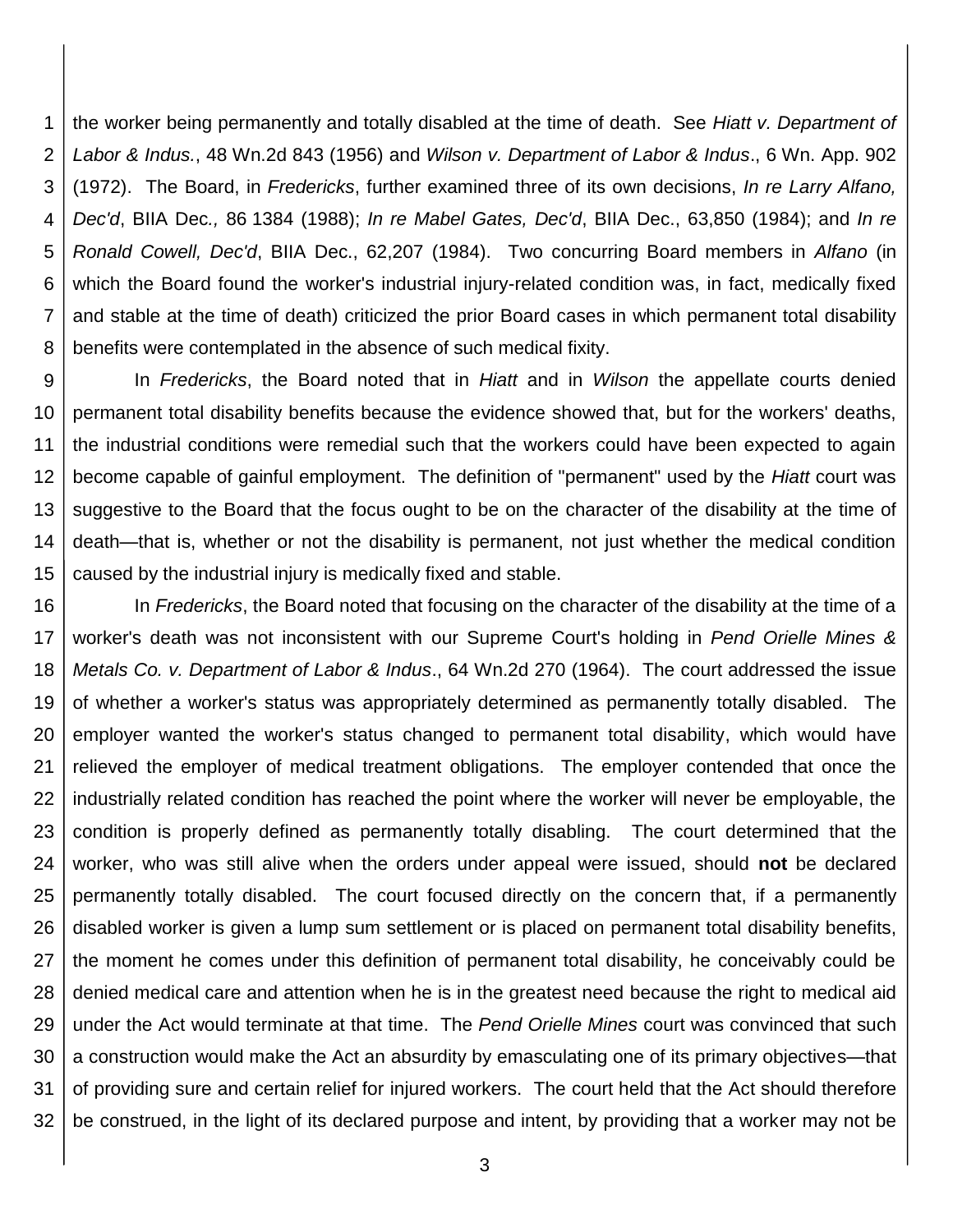1 2 rated for permanent total disability until his condition becomes static or fixed, thereby affording him beneficial care and treatment from the time of his injury. *Pend Oreille Mines*, at 272.

3 4 5 6 7 8 9 10 11 12 13 14 15 16 The Board, in *Fredericks*, noted that the purpose of waiting until a worker's industrial condition is fixed before assigning the status of permanent total disability is to allow the worker ongoing treatment even if it is clear the worker would not return to gainful employment when treatment is concluded. The purpose served by this construction of the Act is not, however, served when the worker is deceased. And, conversely, such a construction, when a worker is deceased, would thwart the purpose of the Act—to provide deserved relief to workers and their families. The Board, in *Fredericks*, determined then that when the worker has, in fact, died due to conditions unrelated to the industrial injury, the appropriate focus is whether the worker would have otherwise been permanently prevented from obtaining gainful employment due to the effects of the industrial injury. The fixity of the condition is irrelevant if it is established that the deceased worker's total disability was permanent. This highlights the crucial distinction already noted. The courts in *Hiatt* and *Wilson* were not considering the circumstance where it could be demonstrated that even if the rehabilitation from the industrial injury had been completed, the worker would not, on a more probable than not basis, be able to return to employment.

17 18 19 20 21 22 23 24 25 Before turning to the evidence in Linda L. McShane's appeal, we further state our reasons for holding, on the corresponding question related to awards for permanent **partial** disability, that lack of medical fixity of an industrial injury at the time of a worker's death from causes unrelated to the industrial injury does not preclude a worker's beneficiary from receiving an award for the deceased worker's otherwise permanent partial disability. First, the same analysis applied in *Fredericks* to permanent **total** disability is equally appropriate to consideration of permanent **partial** disability. In circumstances of a worker's death from causes unrelated to the industrial injury, it is consistent with, and serves the beneficial purposes of, the Act to focus on the character of the disability.

26 27 28 29 Second, proper interpretation of the statute governing awards for permanent partial disability upon a worker's death from unrelated causes compels the view that awards are payable to the surviving spouse, or child or children if there is no surviving spouse, including in instances where the industrially related condition was not medically fixed before death.

30 31 32 If any worker suffers (i) a permanent partial injury and dies from some other cause than the accident which produced the injury before he or she receives payment of the award for the permanent partial injury or (ii) any other injury before he or she receives payment of any monthly installment covering any period of time before his or her death, the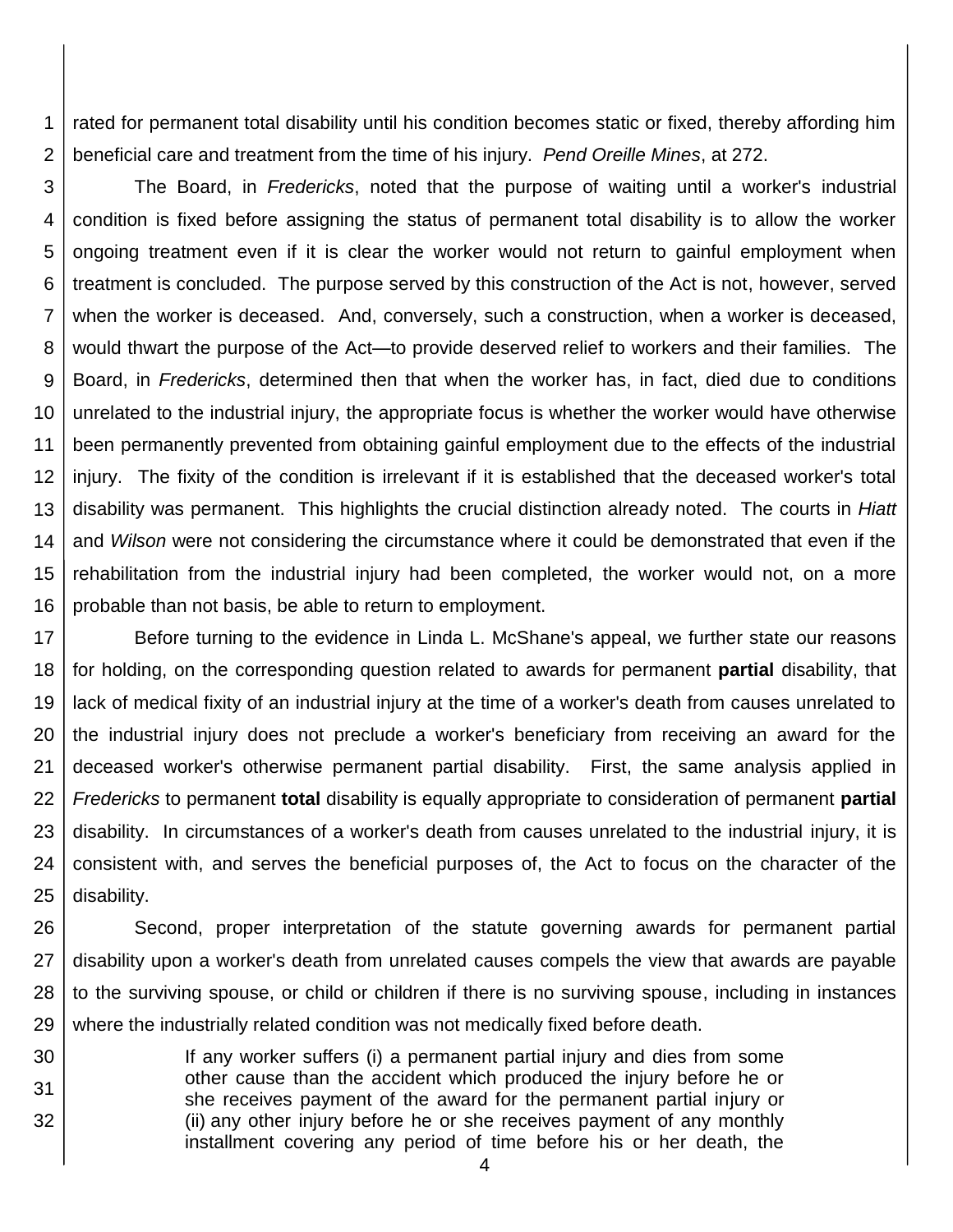amount of the permanent partial disability award or the monthly payment, or both, shall be paid to the surviving spouse or the child or children if there is no surviving spouse.

RCW 51.32.040(2)(a). The statute is mandatory. The statute is arguably unambiguous. It contemplates, and accounts for, situations in which a worker dies from causes unrelated to an industrial injury. The statute makes no mention of "fixity," but rather indicates that if a worker suffers "permanent partial injury" and dies before payment therefor, the surviving spouse or children are entitled to an award for permanent partial disability. The phrase "before he or she receives payment of the award" logically encompasses **both** situations in which medical fixity has already occurred before death and situations in which assessment of permanent impairment arises only due to death of the injured worker—in either instance payment has not yet been made for permanent impairment, if any exists. The statute certainly does not explicitly indicate in any manner that the death of an injured worker from unrelated causes should result in the further misfortune of an injured worker's beneficiaries being denied awards for permanent partial disability that inevitably would have been provided the injured worker had he or she survived to medical fixity.

We recognize that some might argue that the statutory reference to "payment" limits the statute's application to only those situations in which fixity had been determined before death, but "payment" simply had not yet been made. While we disagree with this argument for reasons stated above, we note that the argument points, at most, to potential ambiguity. If we were to agree that such ambiguity exists, we would be guided by the requirement that we construe the Act liberally for the purpose of reducing suffering and economic loss due to industrial injuries. This principle is embodied in statutory and case law.

> The 1971 Legislature also codified a principle already long recognized by our courts: "This Title shall be liberally construed for the purpose of reducing to a minimum the suffering and economic loss arising from injuries and/or death occurring in the course of employment." RCW 51.12.010. In other words, where reasonable minds can differ over what Title 51 RCW provisions mean, in keeping with the legislation's fundamental purpose, the benefit of the doubt belongs to the injured worker:

[T]he guiding principle in construing provisions of the Industrial Insurance Act is that the Act is remedial in nature and is to be liberally construed in order to achieve its purpose of providing compensation to all covered employees injured in their employment, with doubts resolved in favor of the worker.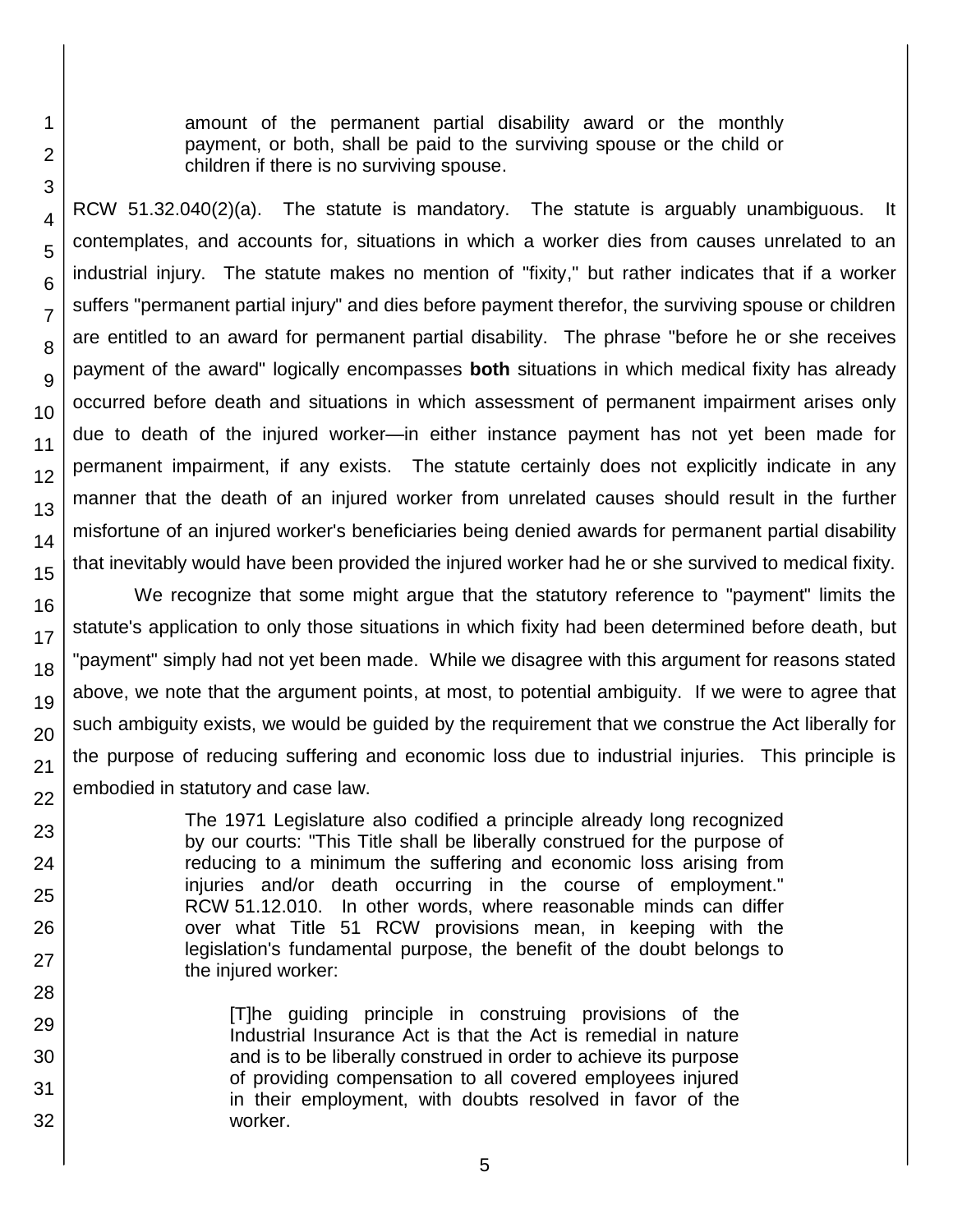*Dennis v. Dep't of Labor & Indus.,* 109 Wn.2d 467, 470, 745 P.2d 1295 (1987) (citing cases both predating and postdating the 1971 codification of this principle); *see also Double D Hop Ranch v. Sanchez*, 133 Wn.2d 793, 798, 947 P.2d 727, 952 P.2d 590 (1997).

*Cockle v. Department of Labor & Indus.*, 142 Wn.2d 801, 811 (2001).

For reasons stated above, lack of medical fixity of an industrial injury at the time of a worker's death from causes unrelated to the industrial injury does not preclude a worker's beneficiary from receiving an award for the deceased worker's otherwise permanent partial disability. Whether an award is due depends on the character of the disability had the worker not died from unrelated causes before treatment was complete. The requirement for showing a beneficiary's entitlement to an award for permanent partial disability is a corollary of the requirement stated earlier for showing a beneficiary's entitlement to pension benefits for permanent total disability. We hold that when an injured worker whose industrial condition(s) had not reached medical fixity dies due to causes unrelated to the industrial injury, in order to receive a permanent partial disability award under RCW 51.32.040(2)(a), the beneficiary must establish that at the time of death, the industrial injury caused a particular impairment that, even after contemplated proper and necessary treatment, would have still remained such that it would have, but for his or her death, entitled the injured worker to an award for permanent partial disability.

The evidence in Linda L. McShane's appeal establishes that at the time of his industrial injury in May 2003, James J. McShane felt a twinge in his neck and shoulder as he was reaching overhead for a parcel. It is not disputed that the industrial injury caused a herniated disc at C3-4 with myleopathy and that discectomy and fusion would have been proper and necessary treatment. This treatment plan was proposed by Timothy D. Steege, M.D., a neurosurgeon to whom Mr. McShane was referred by his chiropractor. Gary R. Schuster, M.D., an internal and sports medicine specialist, who reviewed records and testified for Ms. McShane, agreed with the treatment plan. James J. McShane was to stop smoking and have the surgery, but he died of cardiac arrest a month before the date planned for surgery.

The evidence established that James J. McShane possessed a high school diploma and an Associate of Arts degree in business. He appears to us to have been quite constant and resourceful in his varied work history, which included restaurant management, holiday mall-photo management, street sweeper operation and mechanic work, and school janitor work—all before his job of injury as a FedEx delivery driver.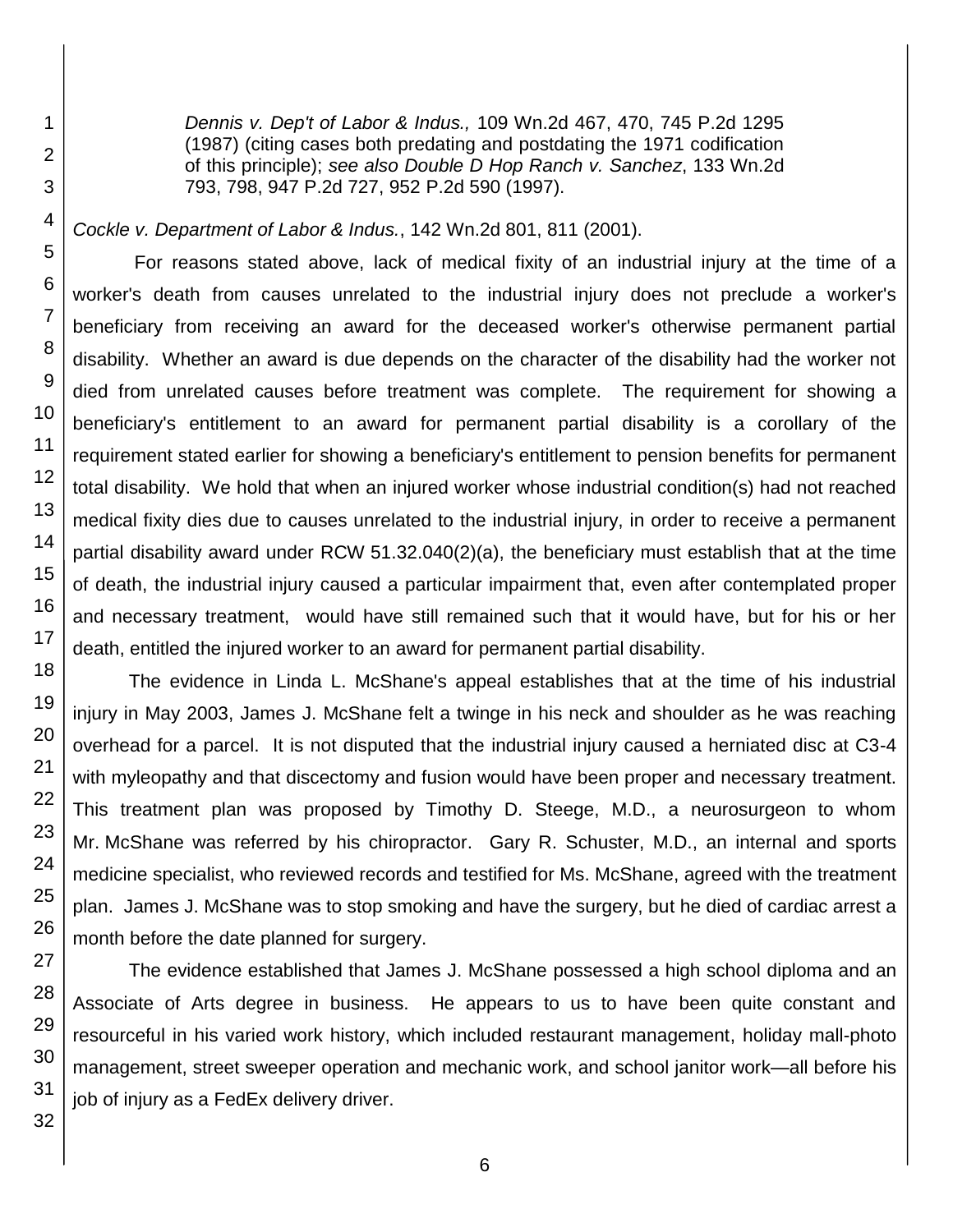1 2 3 4 5 6 7 8 9 10 Dr. Schuster, based on his records review, did not believe that the planned surgery would have allowed Mr. McShane to be gainfully employed. Dr. Schuster listed a number of limitations that he believes would have remained, such as limitations on extension, flexion, rotation, standing, and lifting. Contrary to the suggestion by the industrial appeals judge in the Proposed Decision and Order, Dr. Schuster did not rate a more-probable-than-not, projected post-surgery impairment category higher than Category 3 of WAC 296-20-240, the categories of permanent cervical and cervico-dorsal impairments. Dr. Schuster's Category 4 rating reflected Dr. Schuster's opinion of Mr. McShane's impairment before his contemplated surgery, as opposed to that projected to have likely remained after surgery. Dr. Schuster indicated that Mr. McShane's impairment would have at least been ratable at a Category 3 level post-surgery.

11 12 13 14 15 16 17 18 19 Ms. McShane presented the testimony of John F. Berg, a vocational rehabilitation counselor. Mr. Berg testified to his opinion that Mr. McShane would not have been employable had he lived and underwent the contemplated surgery. Mr. Berg relied entirely on Dr. Schuster's limitations, an interview with Linda L. McShane, and on job analyses of various occupations contained in the record as Exhibit Nos. 1 through 5, job analyses that Mr. Berg himself had previously prepared. Mr. Berg based his opinion, particularly that James J. McShane would not have been employable in lighter duty work, on an assumption that Mr. McShane was an introvert as opposed to an extrovert. Mr. Berg also based his opinion on a premise that James J. McShane had a history of mostly heavy labor that would prevent retraining.

20 21 22 23 24 25 26 27 28 29 The Department presented Dr. Steege, who had examined James J. McShane in December 2003 and again on June 9, 2004. After both examinations, Dr. Steege recommended the cervical discectomy and fusion surgery. Mr. McShane had accepted the recommendation and had set himself about a program to stop smoking in preparation for the surgery. Dr. Steege was clear in his testimony that he expected that post-surgery he would have not placed any restrictions on Mr. McShane and that Mr. McShane could have returned to his former work. We do not understand Dr. Steege, by this testimony, to have expressed a view one way or the other on the matter of whether post-surgery Mr. McShane was expected to have permanent impairment for purposes of evaluating entitlement to an award for permanent partial disability. Dr. Steege's opinions were directed toward restrictions on employability.

- 30
- 31
- 32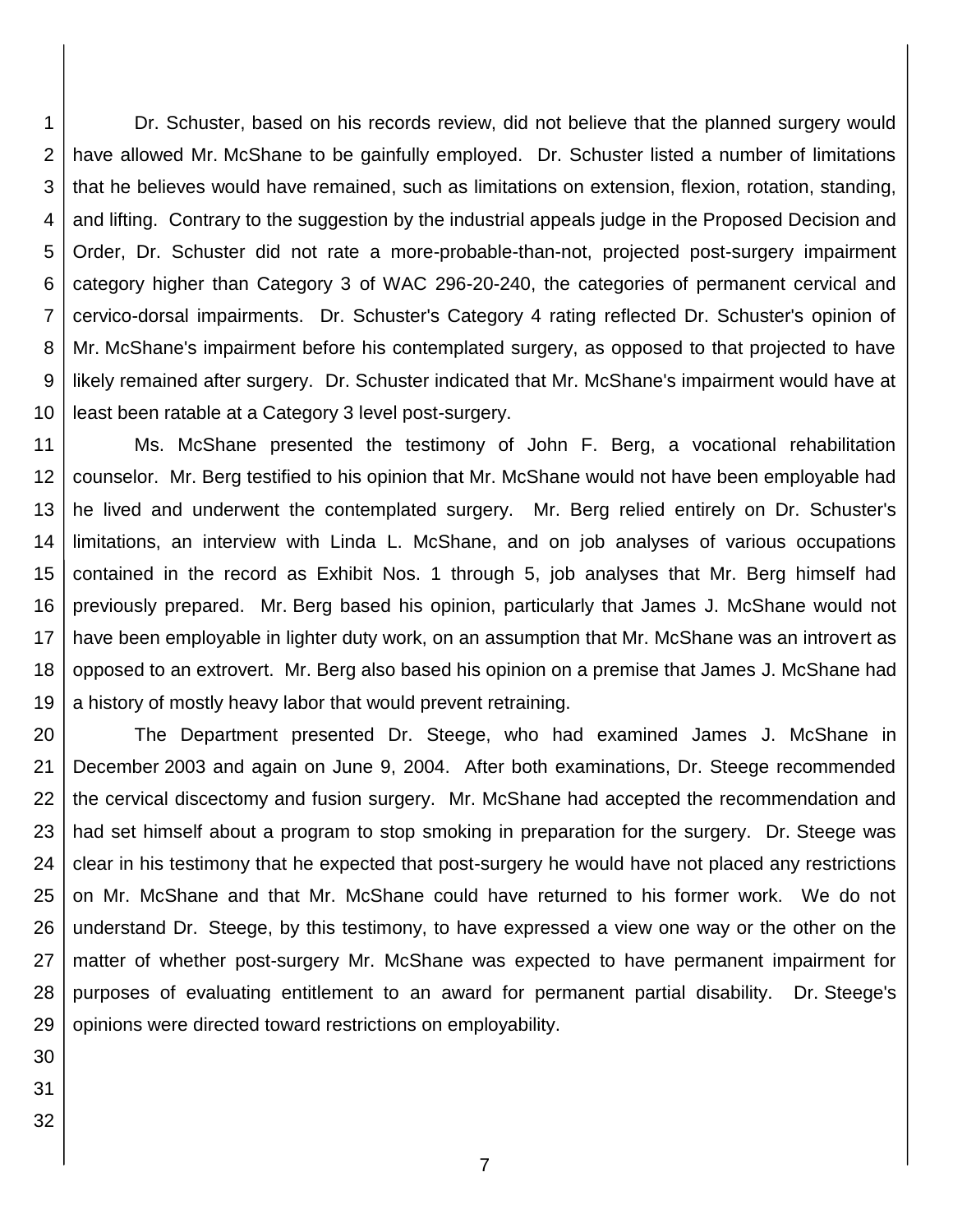1 2 3 4 The Department also presented the testimony of Barbara Berndt, a vocational counselor. Ms. Berndt expressed her opinion that Mr. McShane would have been employable. She based her opinion on her review of Mr. McShane's work history, Dr. Steege's views, and her knowledge of the labor market in Mr. McShane's area.

5 6 7 8 9 10 11 12 13 14 15 16 17 18 19 20 21 22 23 24 Although we construe the Act liberally, Ms. McShane, as the claiming beneficiary, bears the burden of producing evidence that establishes entitlement in her individual case. *Olympia Brewing Co. v. Department of Labor & Indus.,* 34 Wn.2d 498 (1949). The evidence before this Board does not convince us that the effects of his industrial injury would have prevented James J. McShane from engaging in reasonably continuous gainful employment. Dr. Steege is a more highly qualified physician, examined Mr. McShane twice, and has extensive experience in surgery of the type contemplated and observing outcomes. Dr. Steege anticipated a good outcome and that Mr. McShane would be employable after surgery. We disagree with the premises upon which Mr. Berg based his negative view of Mr. McShane's employability. Mr. McShane had a relatively good education, including an Associate of Arts degree in business, and he had a varied work history. His work history was not primarily limited to heavy labor, as suggested by Mr. Berg. Mr. Berg himself had described the jobs considered (similar to those actually held by Mr. McShane) as, at most, medium in physical demand. We found nothing in this record to support Mr. Berg's assumption that James J. McShane was introverted. Mr. Berg indicated that, without more, he inferred this from the fact that Mr. McShane had left the restaurant business in the past. Nothing in Linda L. McShane's testimony, or other evidence in the record, suggested that James J. McShane was introverted. Making such an inference from the mere fact of a worker leaving the restaurant business is unjustified. In our view, such an inference ignores the common requirements of other jobs held by James J. McShane, including that of delivery driver. And, that unjustified inference raises doubts about expert objectivity in assessing employability.

25 26 27 28 29 30 In short, the evidence before us leads to the conclusion that James J. McShane was a resourceful individual with anticipated viable opportunities in the labor market. Given his age of only 56, his high school diploma and Associate of Arts degree in business, a good, varied work history, and anticipated good outcome from surgery, we are not convinced that James J. McShane would have been unemployable due to the effects of his industrial injury. We, therefore, find that Linda L. McShane is not entitled to permanent total disability benefits under this claim.

31 32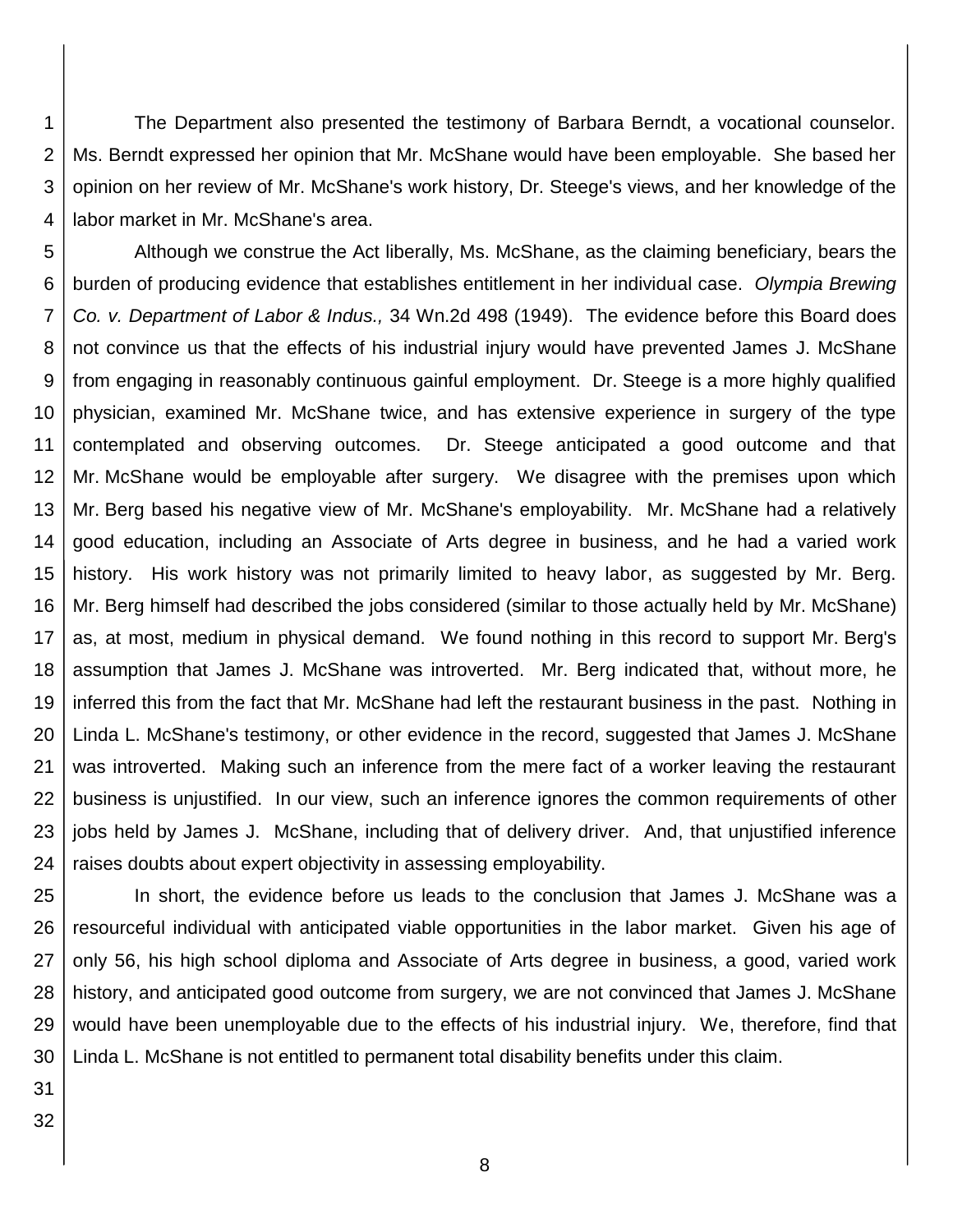1 2 3 4 On the other hand, Linda L. McShane has established by expert medical testimony, without contradiction, that James J. McShane's impairment following his surgery would have been properly rated as within Category 3 of WAC 296-20-240, the categories of permanent cervical and cervico-dorsal impairments.

5 6 7 8 The Board has considered the Proposed Decision and Order and Ms. McShane's Petition for Review. We have considered as well the Department's Response to Petition for Review. Based upon a thorough review of the entire record before us, we make the following Findings of Fact and Conclusions of Law.

### **FINDINGS OF FACT**

10 11 12 13 1. On August 5, 2003, the injured worker, James J. McShane, filed an Application for Benefits with the Department of Labor and Industries, in which he alleged he sustained an injury to his neck and shoulder on May 15, 2003, while working in the course of his employment with Bertram & Sons, Inc.

9

21 22

23

24

25

26

27

28

29 30

31

32

- 14 15 16 17 18 19 20 On November 17, 2004, the Department issued an order in which it determined that the injured worker received \$12,823.34; that the injured worker was entitled to \$12,767.77; that the injured worker was to reimburse the Department of Labor and Industries \$55.57; that the assessment was from December 10, 2003 through July 31, 2004; that the overpayment resulted because of a duplicate payment; that there was no benefit eligibility for the person's date of death; that the claim remained open for treatment; and that the employer's account has been credited for this overpayment amount.
	- On November 18, 2004, the Department issued an order in which it determined that time loss compensation is ended as paid through July 31, 2004; that the claim is closed effective November 18, 2004; that treatment is no longer necessary; and that there is no permanent partial disability.

On January 18, 2005, a Protest and Request for Reconsideration was filed on behalf of the deceased injured worker from the Department orders dated November 16, 2004; November 17, 2004; and November 18, 2004.

On April 13, 2005, the Department issued an order in which it affirmed its orders dated November 17, 2004 and November 18, 2004.

On April 14, 2005, the Department issued an order in which it denied the request for spouse's benefits because the cause of death was not related to the injury or disease covered under this claim and the injured worker was not permanently totally disabled because of the conditions covered under this claim.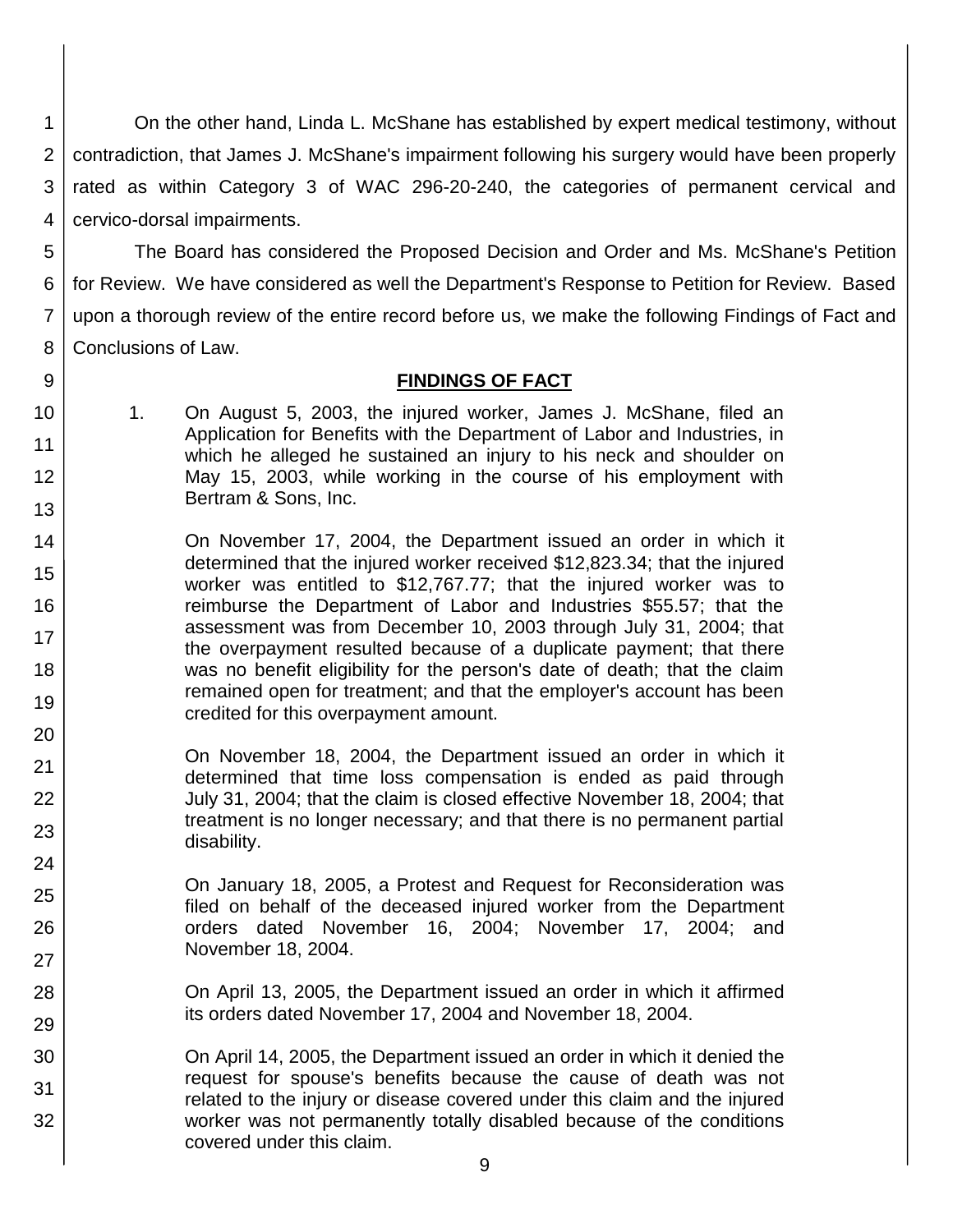The Department order dated April 13, 2005, was received by the injured worker's attorney on April 15, 2005. The Department order dated April 15, 2005, was received by the injured worker's attorney on April 18, 2005. On June 14, 2005, the beneficiary filed a Notice of Appeal with the Board of Industrial Insurance Appeals from Department orders dated April 13, 2005 and April 14, 2005.

1

2

3

4

5

6

7

8

9

10

11

12

13

14

15

16

17 18

19

20

21 22

23

24

25

26

27

28

29

30

31

32

On July 13, 2005, the Board of Industrial Insurance Appeals issued an Order Granting Appeal (subject to proof of timeliness), assigned the appeal from the April 13, 2005 order, Docket No. 05 16629, and ordered that further proceedings be held.

On July 13, 2005, the Board of Industrial Insurance Appeals issued an Order Granting Appeal (subject to proof of timeliness), assigned the appeal from the April 14, 2005 order, Docket No. 05 16630, and ordered that further proceedings be held.

- 2. On May 15, 2003, during the course of his employment with Bertram & Sons, Inc., James J. McShane felt a twinge in his neck and shoulder as he reached overhead for a package he was about to deliver. This industrial injury proximately caused a herniated disc at C3-4 with myleopathy.
- 3. Mr. McShane received treatment from an attending chiropractor, Dr. Eby, and a neurosurgeon, Dr. Steege. After examining Mr. McShane and viewing the results of an MRI examination, in December 2003, Dr. Steege recommended Mr. McShane undergo a discectomy with fusion at C3-4. Before the operation, Dr. Steege recommended the injured worker quit smoking. Dr. Steege made these same recommendations again, after examining Mr. McShane on June 9, 2004. Mr. McShane accepted these recommendations and planned to have surgery.
- 4. On August 1, 2004, approximately one month before the planned discectomy with fusion surgery at C3-4, James J. McShane died as a result of cardiac arrest, and not from the residuals of the industrial injury of May 15, 2003. Linda L. McShane is Mr. McShane's surviving widow. He left no minor children.
- 5. The planned discectomy and fusion surgery more probably than not would have produced a good outcome and, had he not died prior to the surgery and had he obtained the surgery as planned, James J. McShane's impairment from this industrial injury, upon reaching medical fixity, would have been best characterized as mild cervico-dorsal impairment with objective clinical findings of such impairment as described by Category 3 of 296-20-240, the categories of permanent cervical and cervico-dorsal impairments. This impairment would not have resulted in restrictions from working at his job of injury.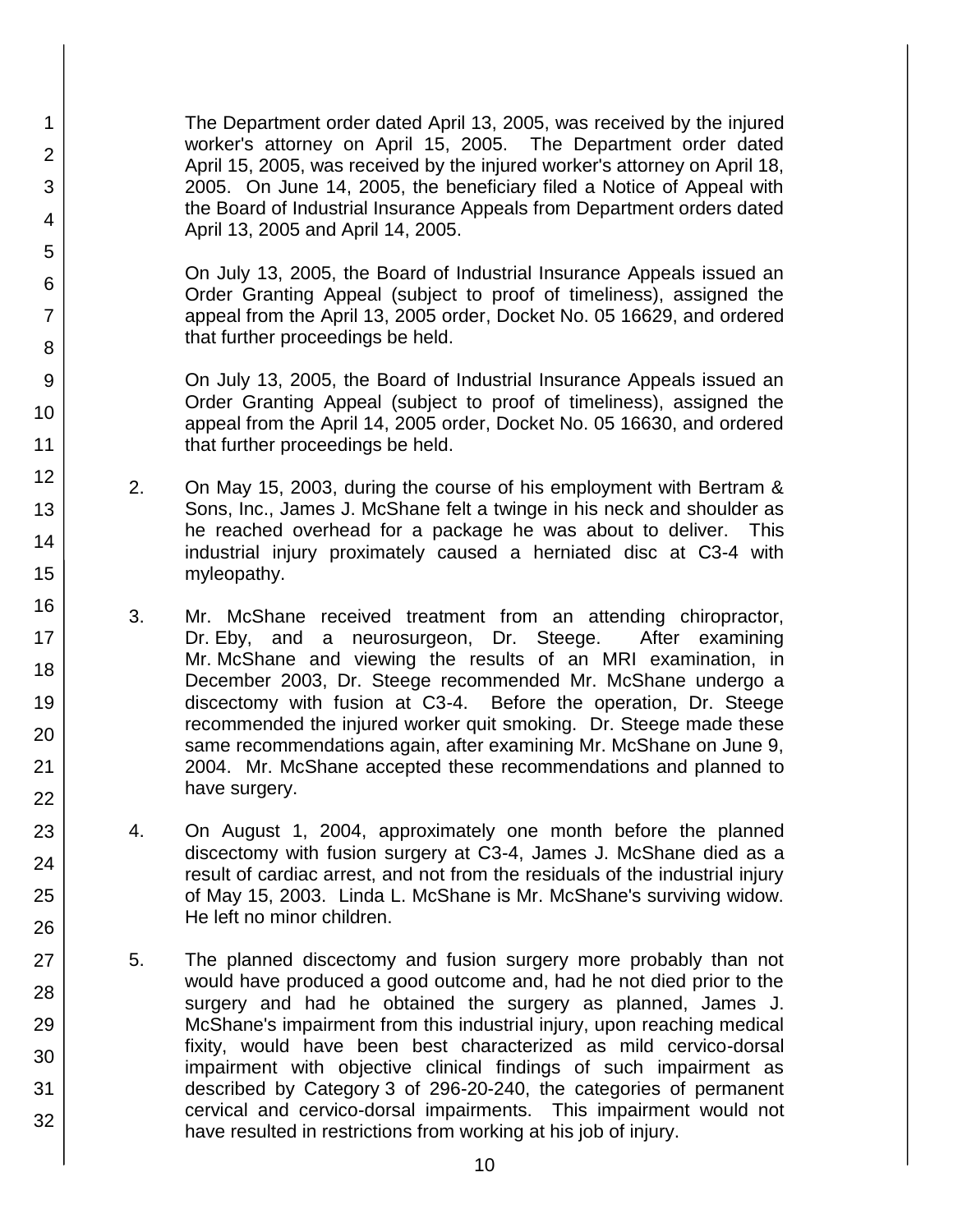6. James J. McShane was born October 31, 1948, and died just short of age 56. He possessed a high school diploma and an Associate of Arts degree in business. His work history included restaurant management, holiday mall-photo management, street sweeper operation and mechanics, school janitor work, and his job at the time of injury as a package delivery driver for Bertram & Sons, Inc., a contractor for FedEx.

1

2

3

4

5

6

7

8

9

10

11

12

13

14

15

16

17 18

19

20

21 22

23

24 25

26

27

28

29

30

31

32

7. Considering any anticipated residual impairment from his industrial injury after surgery, and his age, education, work history and experience and other aspects of his whole person, James J. McShane more probable than not would have been able to be gainfully employed on a reasonably continuous basis had he not died from causes unrelated to the industrial injury. His industrial injury would not have precluded him from being gainfully employed on a reasonably continuous basis.

## **CONCLUSIONS OF LAW**

- 1. The Board of Industrial Insurance Appeals has jurisdiction over the parties to and the subject matter of these appeals.
- 2. James J. McShane would not have become a permanently totally disabled worker within the meaning of RCW 51.08.160 and RCW 51.32.060. Linda L. McShane is not entitled survivor's benefits under RCW 51.32.050.
- 3. The covered industrial injury, after contemplated medical treatment was complete, would have resulted in entitlement to an award for permanent partial disability consistent with Category 3 of WAC 296-20-240, the categories of permanent cervical and cervico-dorsal impairments, within the meaning of RCW 51.08.150 and RCW 51.32.080. Linda L. McShane, the surviving widow and beneficiary, is entitled to this award under RCW 51.32.040(2).
- 4. In regards to Docket No. 05 16629, the Department of Labor and Industries order dated April 13, 2005, is incorrect and is reversed insofar as it affirmed an order of November 18, 2004, in which the Department closed the claim without an award for permanent partial disability. In regards to Docket No. 05 16630, the Department of Labor and Industries order dated April 14, 2005, is incorrect and is reversed insofar as it denied benefits to the surviving spouse. These matters are remanded to the Department with directions to deny Linda L. McShane, as the surviving spouse, permanent total disability benefits under RCW 51.32.050, and with directions to provide Linda L. McShane an award based on her husband's permanent partial disability consistent with Category 3 of WAC 296-20-240, the categories of permanent cervical and cervico-dorsal impairments, less the overpayment balance